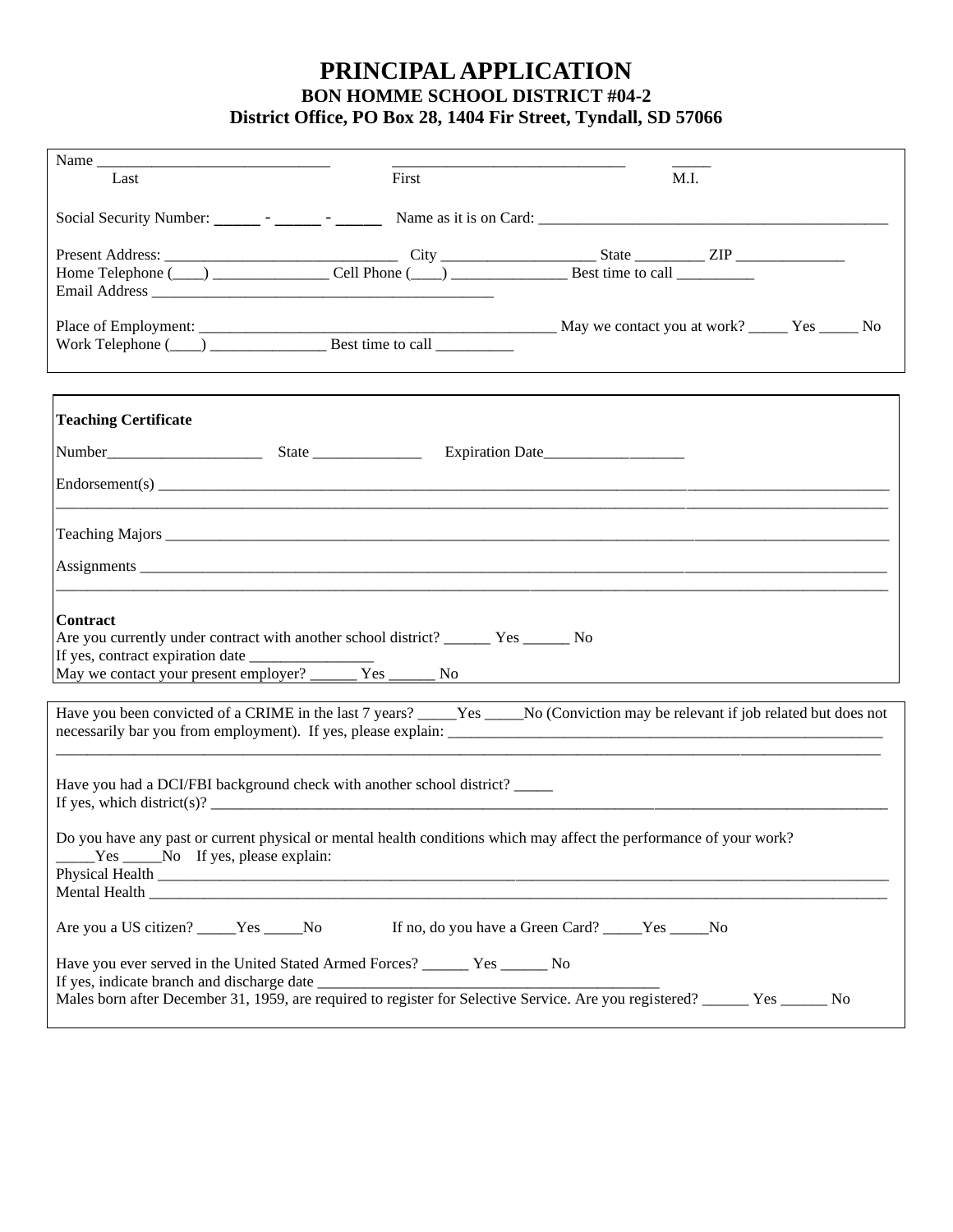| Institution | PROFESSIONAL EDUCATION<br><b>Graduation Date</b> Major | <b>Degree</b> |
|-------------|--------------------------------------------------------|---------------|
|             |                                                        |               |
|             |                                                        |               |
|             |                                                        |               |

|                 |              | PROFESSIONAL EXPERIENCE (starting with most recent experience)                                                                                                                                                                 |  |
|-----------------|--------------|--------------------------------------------------------------------------------------------------------------------------------------------------------------------------------------------------------------------------------|--|
| <b>Position</b> | <b>Dates</b> | District & State Enrollment Salary                                                                                                                                                                                             |  |
|                 |              | to the contract of the contract of the contract of the contract of the contract of the contract of the contract of the contract of the contract of the contract of the contract of the contract of the contract of the contrac |  |
|                 |              | $\sim$ to the set of the set of the set of the set of the set of the set of the set of the set of the set of the set of the set of the set of the set of the set of the set of the set of the set of the set of the set of the |  |
|                 |              | to the contract of the contract of the contract of the contract of the contract of the contract of the contract of the contract of the contract of the contract of the contract of the contract of the contract of the contrac |  |
|                 |              | to to the contract of the contract of the contract of the contract of the contract of the contract of the contract of the contract of the contract of the contract of the contract of the contract of the contract of the cont |  |
|                 | to.          |                                                                                                                                                                                                                                |  |

## **PROFESSIONAL REFERENCES**

**List information for four administrators, teachers and/or school board members that we may contact who are familiar with your career. This will be done confidentially.**

| <b>Name</b> | <b>Title</b> | <b>Address</b> | <b>Business</b><br><b>Telephone</b> | Home<br><b>Telephone</b> |
|-------------|--------------|----------------|-------------------------------------|--------------------------|
|             |              |                |                                     |                          |
|             |              |                |                                     |                          |
|             |              |                |                                     |                          |
|             |              |                |                                     |                          |

## To the Applicant

A complete application includes a letter of application, application form, narrative, resume, credentials, transcripts and a copy of your teaching certificate. We appreciate sincerely the time and interest you have given in making application to the Bon Homme School District. We assure you that your application will receive prompt consideration. Bon Homme School District is an equal opportunity employer. The Bon Homme School District does not discriminate against any employee on the basis of sex, race, religion, national origin, age, height, weight, marital status or handicap/disability unrelated to the employee's ability to perform his/her job.

I verify that the information given by me in this application is true, accurate and complete. I understand that if I have given any false information on this application or if I have omitted any material fact, I may be disqualified from employment with Bon Homme School District, or if hired, I may be discharged upon discovery of such false statement(s) or omission(s). I understand that my employment with Bon Homme School District may be subject to a reference/background check. I hereby authorize Bon Homme School District to investigate the truthfulness of all statements made on this application and/or contact my former employer(s)and other listed reference(s) or any other person(s) who can verify any information submitted to Bon Homme School District in support of my application for employment. I hereby waive any right that I may have against any person contact by Bon Homme School District, including former employers who provide information concerning this application and I release each said person from liability for providing information.

Signature Date

\_\_\_\_\_\_\_\_\_\_\_\_\_\_\_\_\_\_\_\_\_\_\_\_\_\_\_\_\_\_\_\_\_\_\_\_\_\_\_\_ \_\_\_\_\_\_\_\_\_\_\_\_\_\_